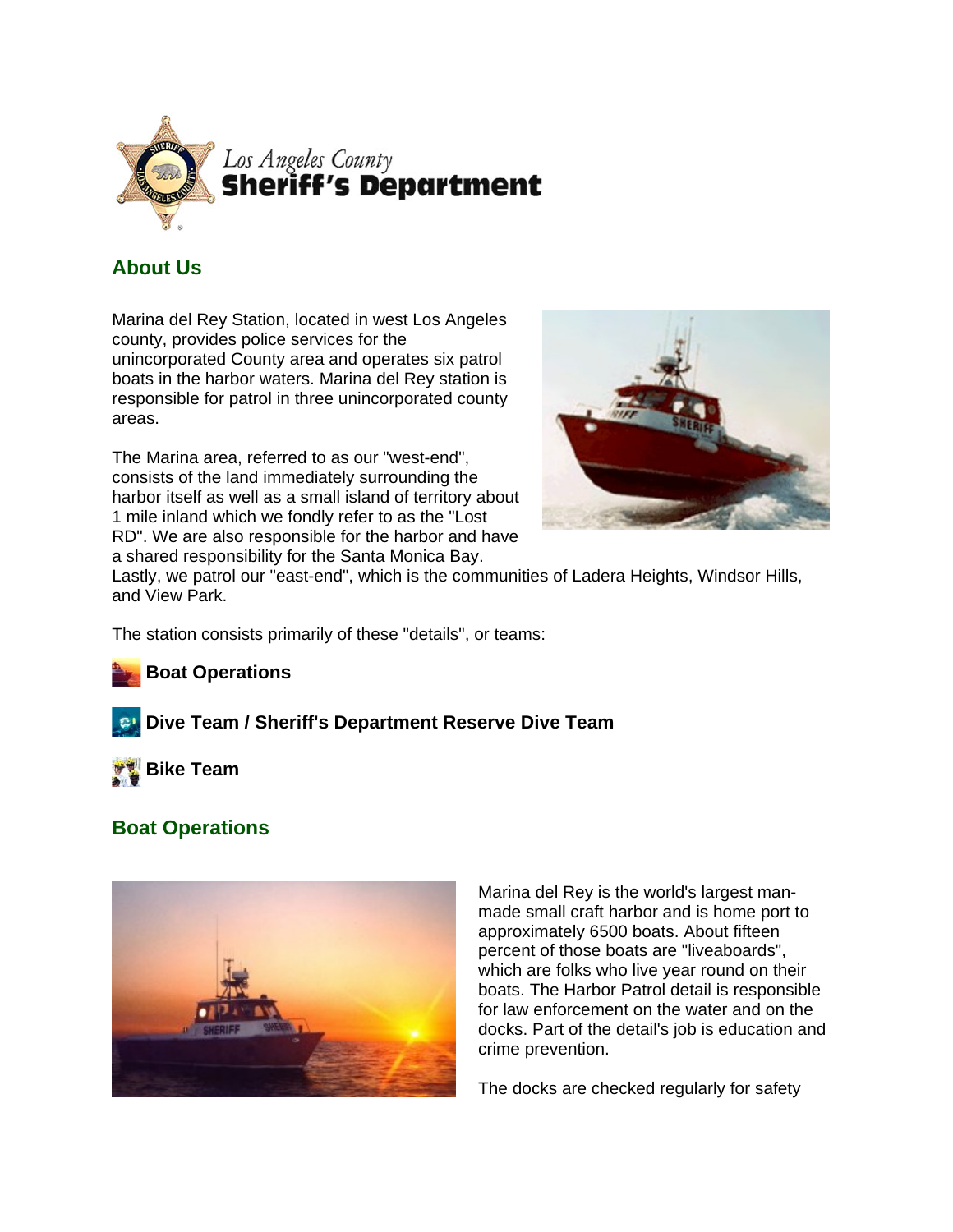and local ordinance violations. Typical observations or calls for service range from enforcement stops for boating law or safety violations to open water rescue and medical emergencies. In the past couple of years the boat detail has responded as first responders to incidents such as airplane crashes, numerous boat fires and explosions, cars in the water and capsized vessels.

The unit works closely with the US Coast Guard, LA County Lifeguard Baywatch units, and the LA County Fire Department which has multiple fire fighting vessels attached to Station 110. At night, as we are a 24 hour operation, we are the first responder rescue unit for the entire Santa Monica Bay; from Point Dume near the Ventura County line to Palos Verdes Point.

Additionally, the LA International Airport cannot operate without an on-duty rescue vessel available due to its proximity to the water. Our vessels fulfill that requirement and carry life rafts that can be easily transported and deployed at a crash site. Multi-agency air crash scenario training is conducted frequently as well.

Deputies receive over 800 hours of training as well as intensive training put on by the State Department of Boating and Waterways in order to become a boat operator. All are E.M.T. certified (emergency medical technicians) and are Rescue/Recovery Dive Team members.



Harbor Patrol deputies are proud of their special skills and training and of the service they provide not only to the residents of LA County, but to the boating community that visit Marina del Rey harbor.

**For more information** about harbor-related topics, please call (310) 482-6033; 24 hours for general questions.

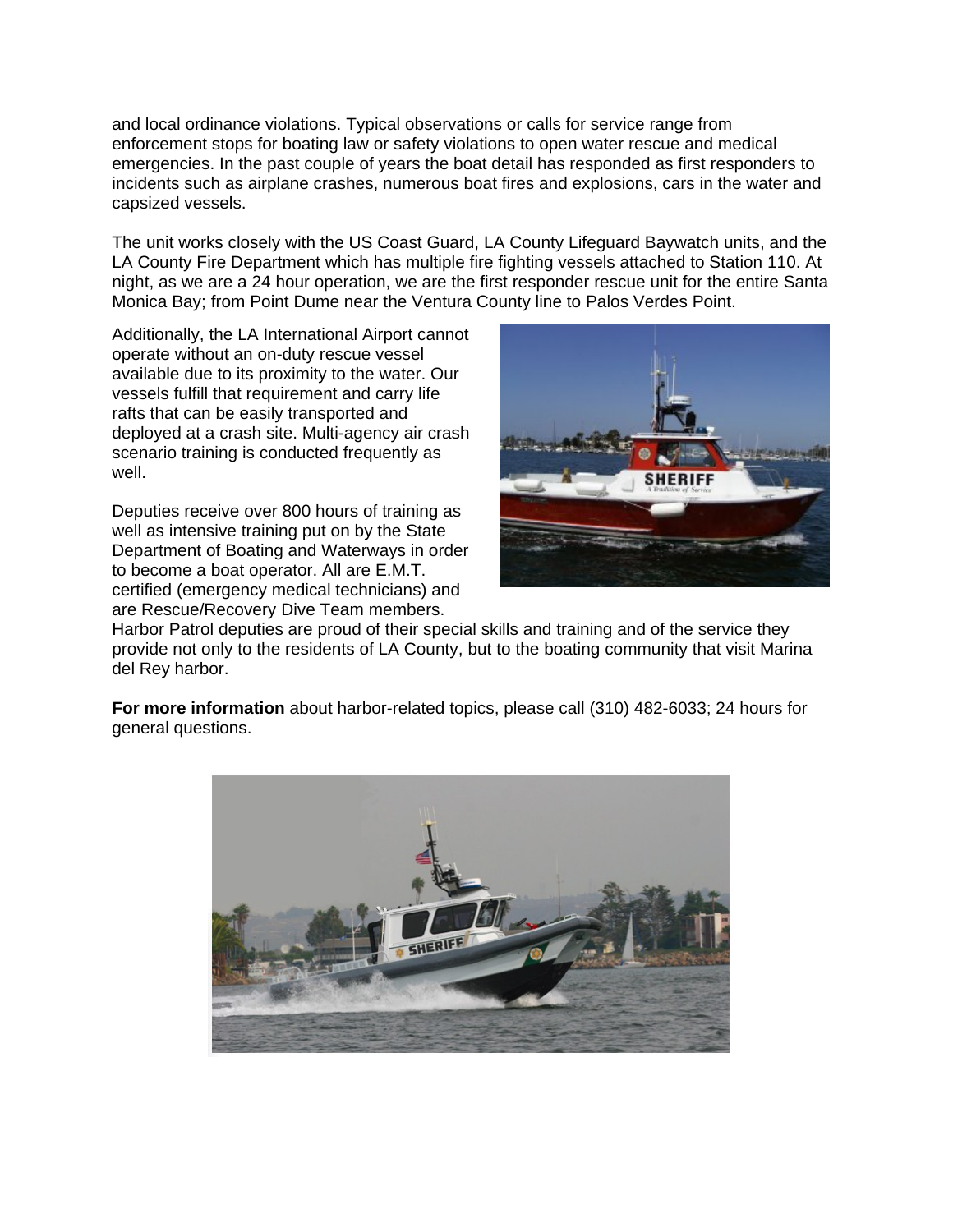### **The Dive Team**

Marina del Rey Station has a Dive/Rescue Team which has been in existence since 1965. Since the L.A. County Harbor Patrol was merged with the Sheriff's Department in 1984, the dive team's experience has increased. Today, the dive team is comprised of over 15 certified divers, most of whom are qualified as Emergency Medical Technicians and patrol boat operators. Together they have a combined total of over 200 years of diving experience.

At any time, 24 hours a day, 365 days a year, there are dive team members on duty and capable of responding to any dive emergency. Additionally, all members can respond as needed on a call out basis.

Under the auspices of Emergency Services Detail, the mission of the Marina del Rey Sheriff's Dive Team corresponds with the current jurisdiction of the Marina del Rey Station.



It's primary area of responsibility is the harbor of Marina del Rey with a secondary coverage responsibility of the Santa Monica Bay. It is also possible for the team members to respond county wide depending on the needs of the Department.



#### The Sheriff's Department Reserve Dive Team

Designated "Marine Company 218," this unit assists the Sheriff's Department Emergency Services Detail (ESD) in its aquatic missions and consists of both scuba divers and boat operators, civilian and sworn.

Most divers are instructors, some of whom have more advanced certifications and others prior military experience. All have extensive dive resumes. We support ESD, respond to LASD dive operations not resolved by first responders, and assist marine operations wherever needed.

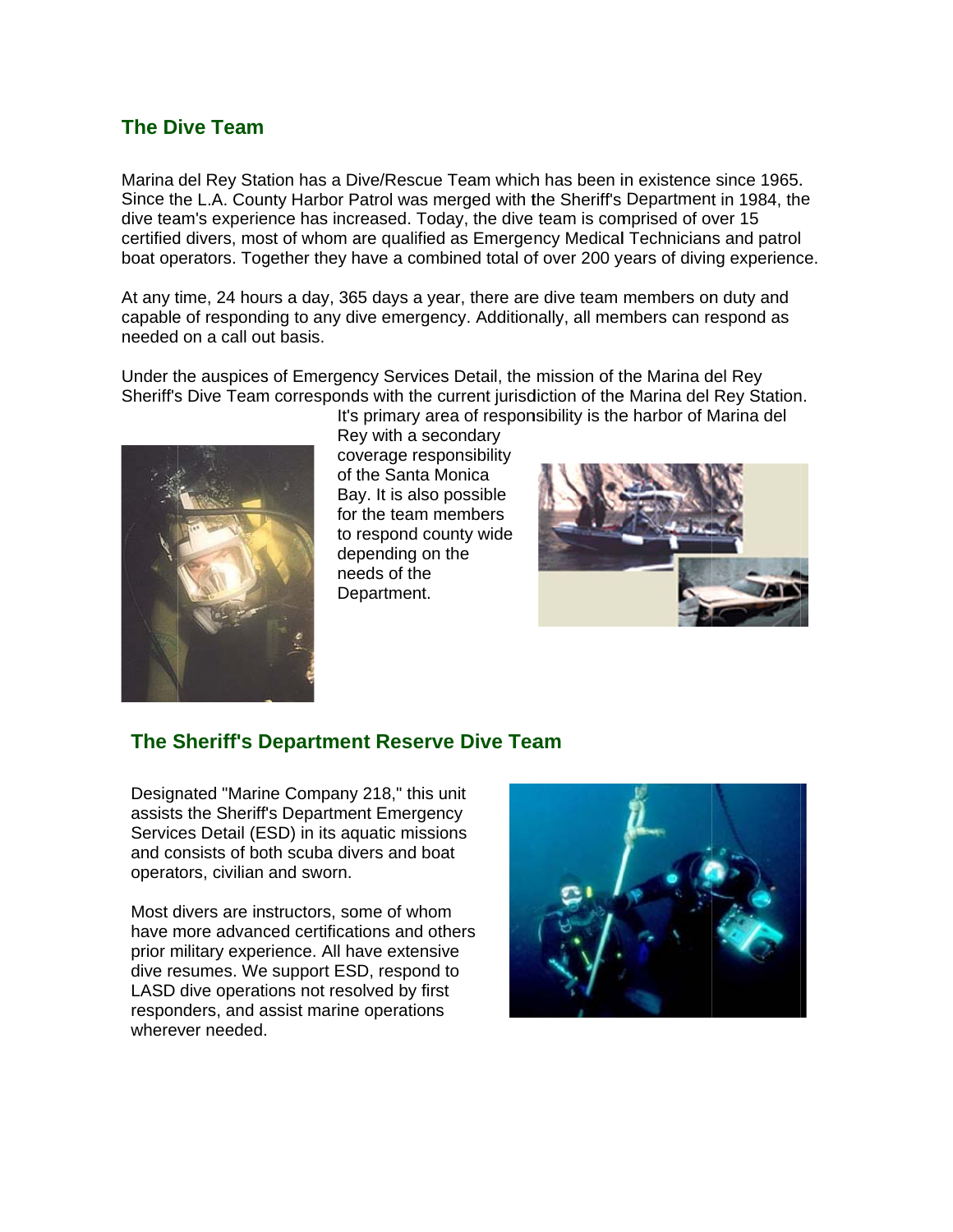

The Los Angeles County Sheriff's Department covers an extensive coastline, including Catalina Island along with numerous lakes, dams, rivers, aqueducts, and reservoirs. The unit has seen operations under ice, at extreme depth, in zero visibility, raging currents, bio-hazardous conditions, and overhead environments.

At the unit's disposal is a 28' twinoutboard boat and dive truck that contains spare gear, rope, lift bags, first

aid, weights, anchors, and just about everything needed to conduct a search and recovery operation.

Reserve divers have logged thousands of dives and have been involved with a variety of underwater operations, including missing persons searches, missing scuba divers, body recoveries, homicide-related weapons searches, stolen vehicle recoveries, and crashed aircraft.

The team does not do recreational diving, where the calmest conditions and clearest water best serve the day. Many operations are in poor visibility and deep waters. Due to these circumstances the team trains



regularly, observes safety protocols, and seeks divers who feel both challenged and comfortable in situations normally avoided.



#### *But isn't that what law enforcement is all about?*

If you have a work schedule flexible enough to allow infrequent activities at any time, AND are an experienced, fit diver with a complete set of gear and an zeal for something different, OR an experienced boat operator with expertise in launching, trailering, and driving a boat and are familiar with dive operations, please email Dive Team Captain David Gjertson,

gjertson@ucla.edu.

Meetings are held the second Monday of each month and train the following weekend.